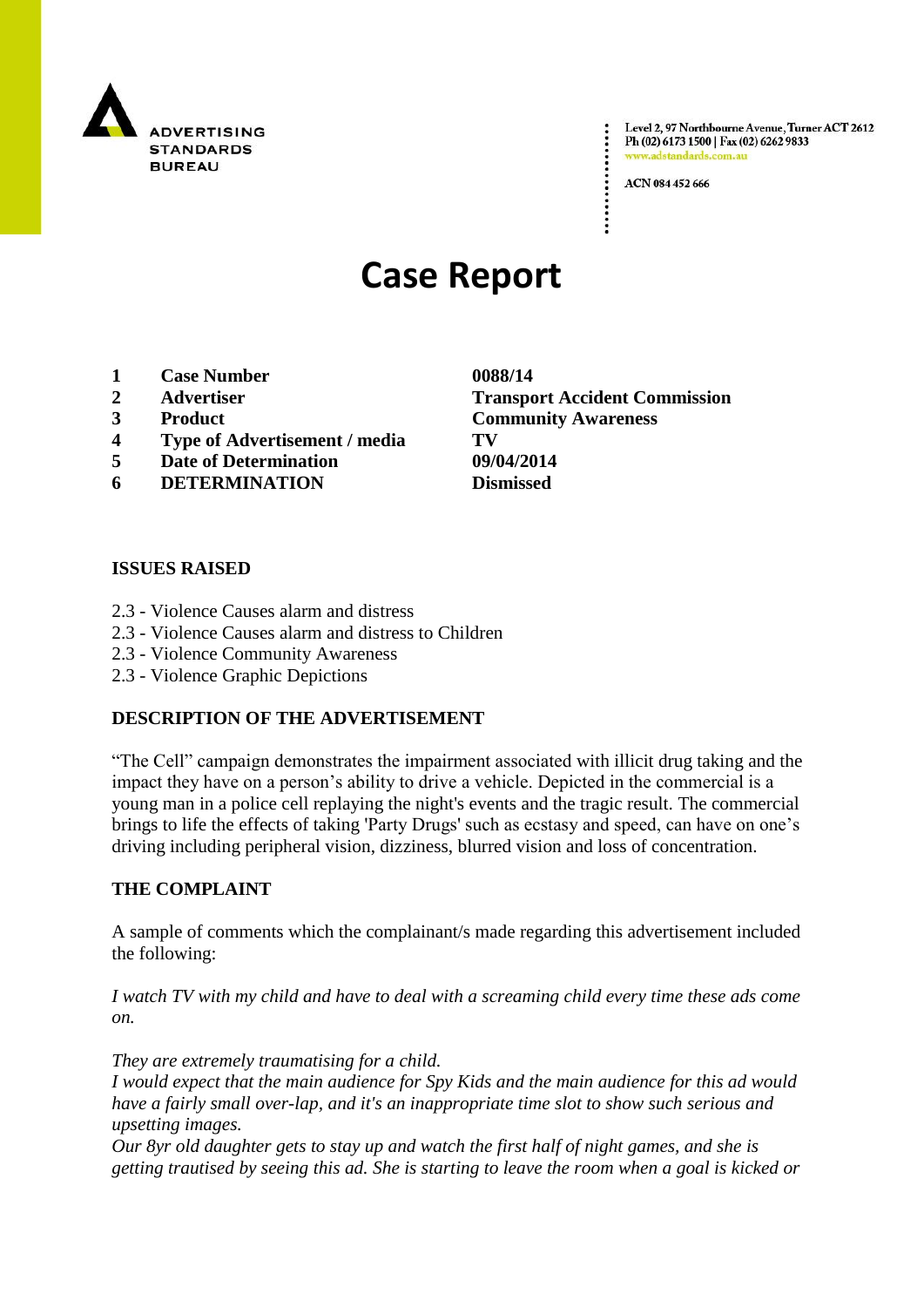*quarter/half time starts as she is worried the ad swill come on. Channel 7 have been playing the ad well before 8:30 in the evening. Surely it is way too traffic for a family audience. After all, the AFL is trying to aim itself at families.*

### **THE ADVERTISER'S RESPONSE**

Comments which the advertiser made in response to the complainant/s regarding this advertisement include the following:

*We confirm receipt of your letter regarding the advertisement complaint reference 0088/14. Please find detailed below background to the campaign development and explanation regarding to airing of this campaign during the programming highlighted in the complaints. The TAC's public education programs continues to focus on accident prevention, with the intention of reducing fatal, serious and minor causality crashes on Victorian Roads. The development of TAC's high profile education campaigns has received both acclaim and criticism over the years.*

*"The Cell" (CAD Number PZ4DGGOA, rated PG) was originally launched in 2008 to educate the community and in particular those who use methamphetamines, about the dangers of driving a vehicle while on illicit drugs. Research into driver fatalities in Victoria shows drug driving as a major factor in road deaths. Figures obtained from Victoria Police show that 18.5% of killed drivers and riders tested positive for THC and 5.3% tested positive for illicit stimulant/amphetamine type drugs in 2010 (most recent figures available).*

*"The Cell" campaign demonstrates the impairment associated with illicit drug taking and the impact they have on a person's ability to drive a vehicle. Depicted in the commercial is a young man in a police cell replaying the night''s events and the tragic result. The commercial brings to life the effects of taking ''Party Drugs'' such as ecstasy and speed, can have on one's driving including peripheral vision, dizziness, blurred vision and loss of concentration. While the TAC acknowledges that some members of the public find this campaign particularly confronting, it is a critical component to our behaviour change public education program.*

*The drug use depicted in this commercial is appropriate for the context and the crash scenario was reviewed and approved by the Victoria Major Collision Investigation Unit. However, we note the three complaints mentioned the placement of "The Cell" during the film "Sky Kids". While the TAC takes all possible care to not place our commercials within programming that may offend the community, and in particular during films that may attract a younger audience, we understand a late decision was made by the network to reschedule programming. We have investigated this with the Victorian Government appointed media agency Mitchell and Partners. They have advised the "The Cell" was included in PG rating timeframes.*

*As explanation to this occurrence, "The Mask" film was scheduled to appear on Saturday the 8th March 18.30 until 22.30, however this was replaced by the network at late notice with the film "Spy Kids", which we understand has a younger target audience. The media and TV spot schedule provided by Mitchell & Partners was confirmed by the TAC on the basis that "The Mask" was going to air.*

*We understand that these complaints have been made under Section 2 of the AANA Code of Ethics & Section 2 of the Code incorporating Advertising and Marketing Communications to Children, however given the rating classification of the commercial we believe that these complaints whilst concerning, are not completely justified given the TAC made every effort to*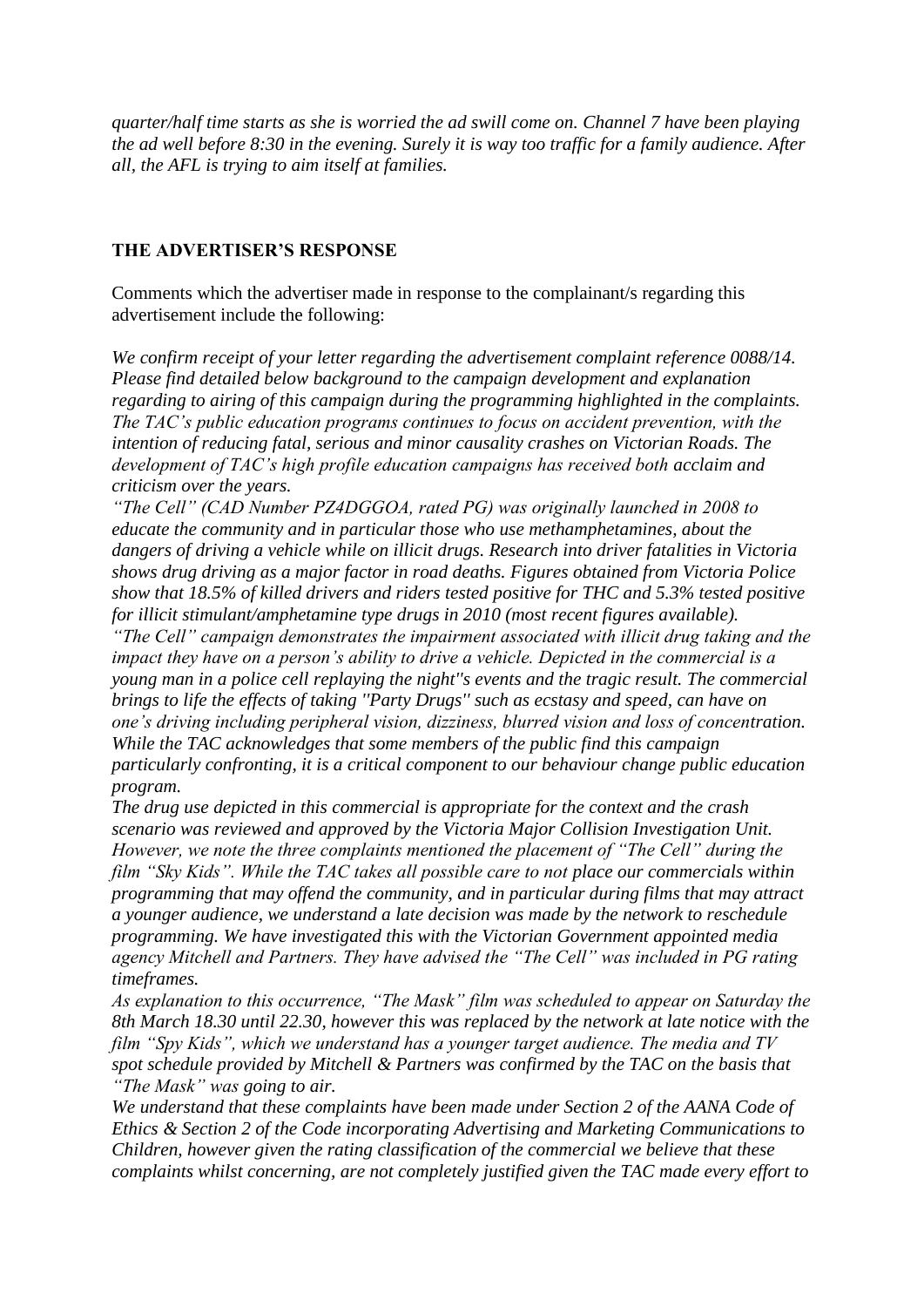*air it's campaign during approved Free TV classification timings. Although, the TAC is cognisant of the fact that family viewing habits are changing and that the secondary digital channels are prone to last minute programming changes. As such we have instructed Mitchell and Partners, to brief networks to not show this campaign in any child/family friendly programming in the future.*

*We trust that the above addresses your concerns and you appreciate that every effort has been made by the TAC to address this in the future. We ask this matter can be excused as our campaigns are critical in tackling road user behaviour and ultimately reducing the level of trauma on Victoria's Roads.*

## **THE DETERMINATION**

The Advertising Standards Board ("Board") considered whether this advertisement breaches Section 2 of the Advertiser Code of Ethics (the "Code").

The Board noted the complainants' concerns that the advertisement depicts graphic material which is traumatising for children to view.

The Board viewed the advertisement and noted the advertiser"s response.

The Board considered whether the advertisement was in breach of Section 2.3 of the Code. Section 2.3 states: "Advertising or Marketing Communications shall not present or portray violence unless it is justifiable in the context of the product or service advertised".

The Board noted that the advertisement features a man in a police cell having flash backs to when he took drugs in a night club and then drove home and hitting a pedestrian.

The Board noted that it had previously dismissed similar advertisements for the same advertiser in case 0170/12:

"The Board noted that the visual of a man"s neck breaking is accompanied by a sound effect and considered that whilst this may be confronting and alarming to viewers, including children, the community message being delivered in the advertisement was extremely important and that the target audience for this advertisement would relate to the advertisement."

And case 0336/12 where:

"The Board noted that in this instance, the visuals of the woman being hit by a car may be confronting and alarming to viewers, including children, but considered that the community message being delivered in the advertisement was extremely important…"

In the current advertisement the Board noted that the CAD rating was "PG" and that whilst the advertisement had been correctly placed in a PG timeslot, the movie played was directed at a PG audience with a younger target audience which was not the intention of the advertiser. The Board noted that the advertiser has responded to say they have taken steps to ensure that the PG programming the advertisement is placed in is not the family friendly PG time slots in